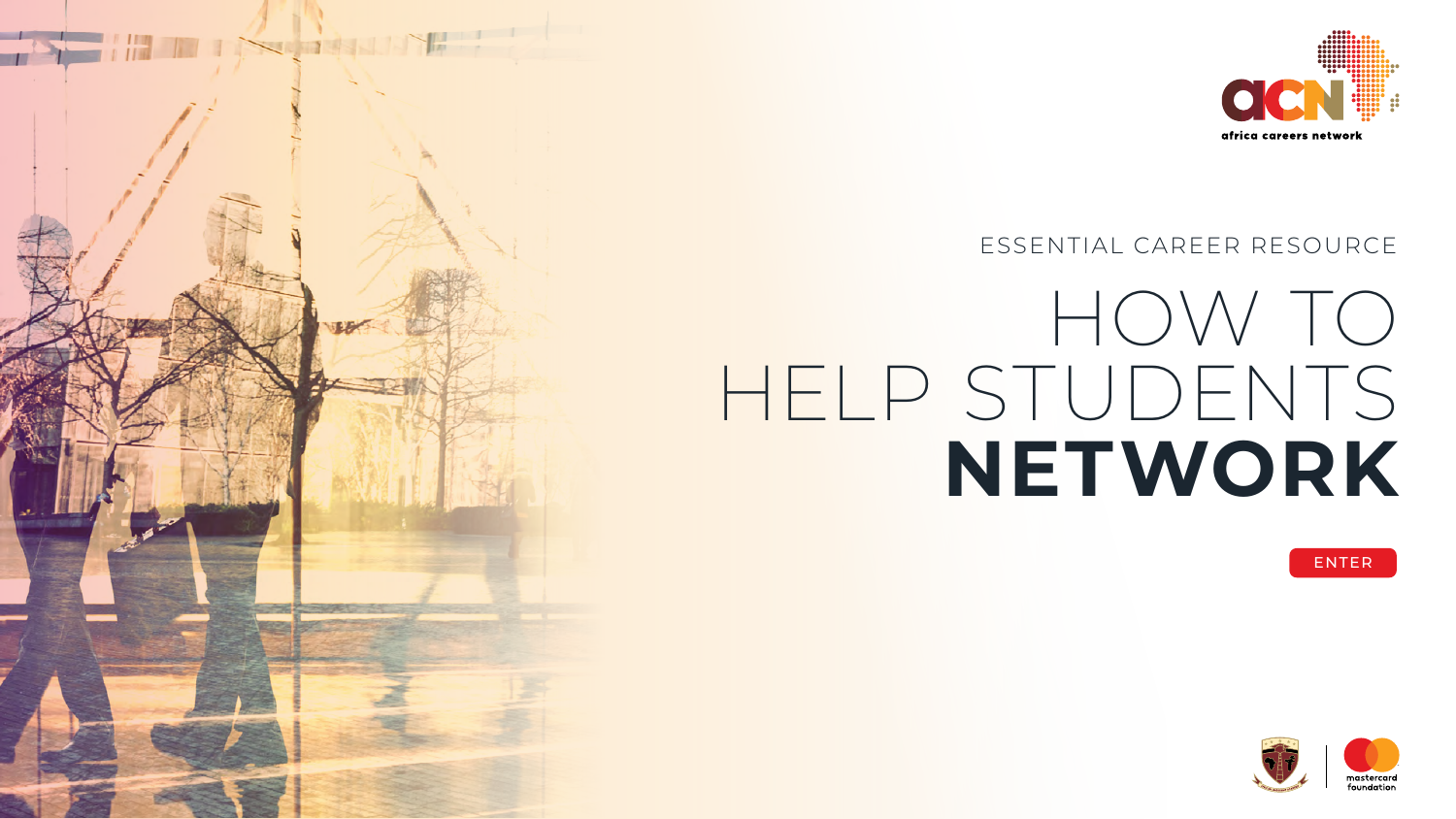## INTRODUCTION

## **HOW YOU CAN HELP STUDENTS NETWORK**

80-85% of jobs are found through networking, yet many students don't know how to network effectively. As a coach, you can help them build their networks by:

- Helping students understand the importance of networking
- II. Coaching them through the processes of:
	- a. Whom to network with
	- b. How to conduct informational interviews
- III. Building your own network so you can refer students to relevant people



 $\left\langle \begin{array}{cc} PREV & | & NEXT \end{array} \right\rangle$ 

—



<span id="page-1-0"></span>





The Importance of Networking

The Networking Process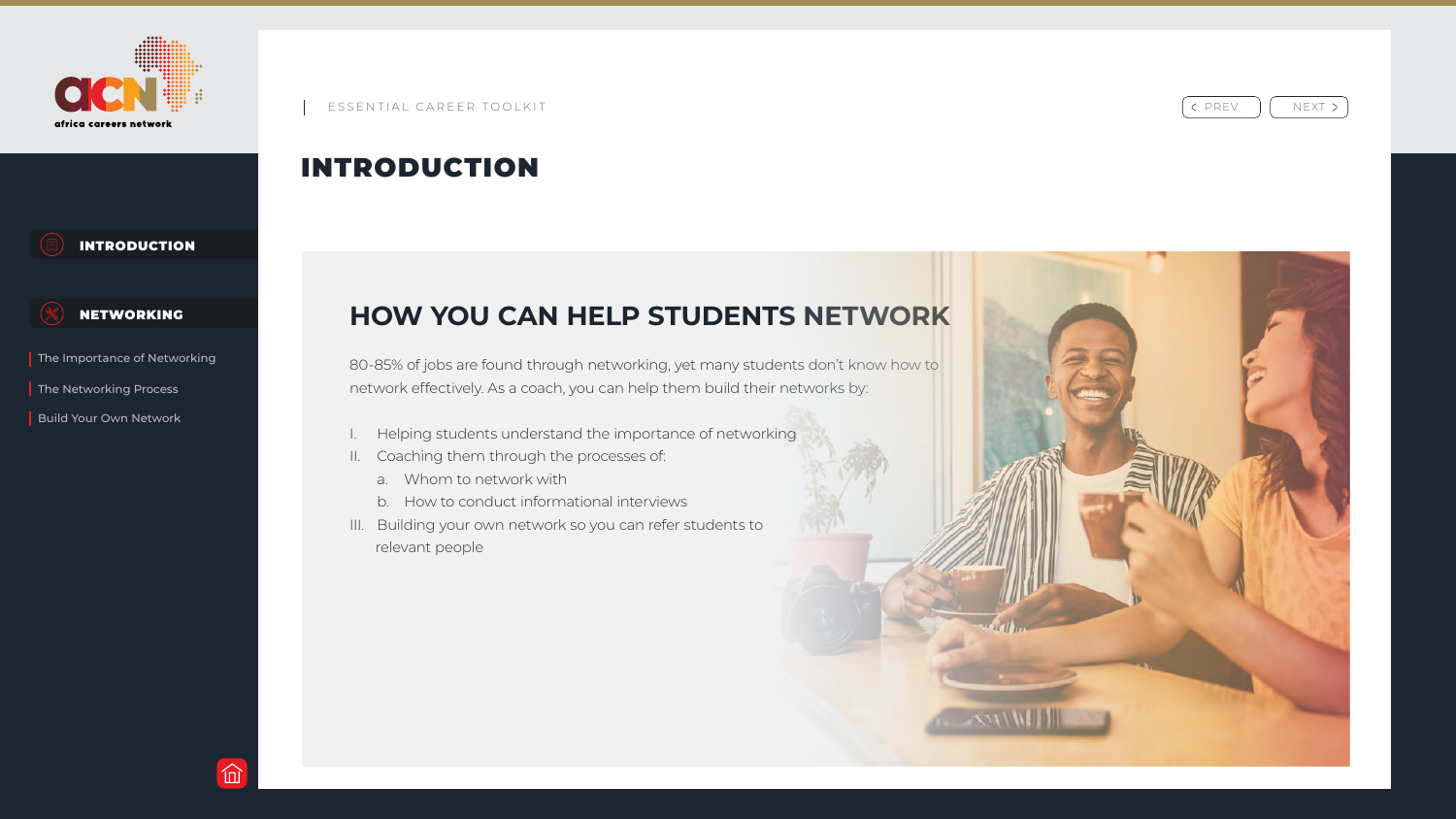## NETWORKING

## **THE IMPORTANCE OF NETWORKING**

If 80% of jobs are found through networking, then 80% of time spent on the job search should be spent on networking. And network building takes time, which means students need to start NOW. Yes, even during a pandemic. Network building helps students to:







**Learn about** potential industries, job roles, and companies

**Get advice** from trusted sources



 $\left\langle \begin{array}{cc} PREV & | & NEXT \end{array} \right\rangle$ 











The Importance of Networking

The Networking Process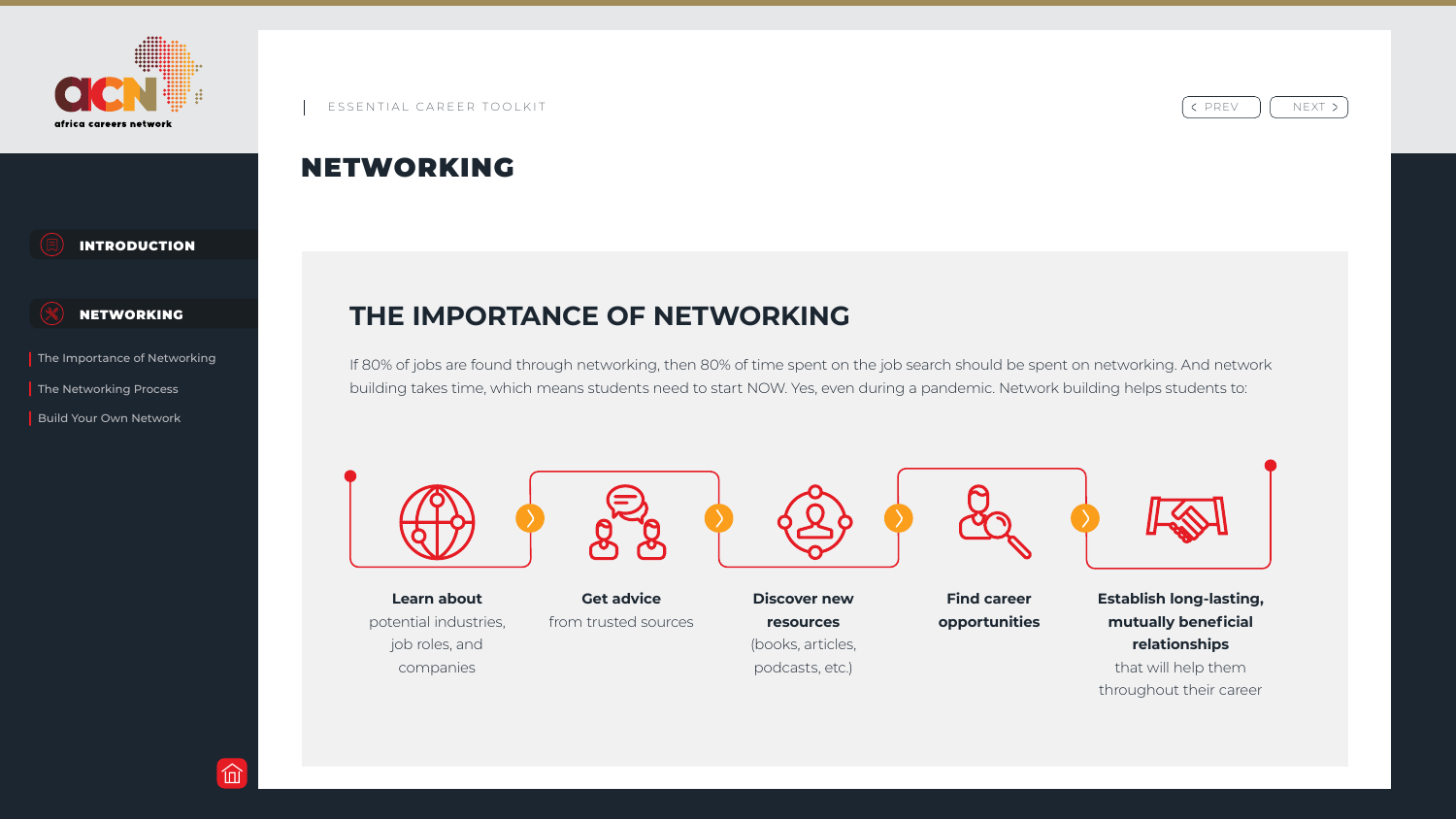**Whom to Network With**

 $\mathbb{O}_{\!o}$ 

## NETWORKING

Many students think of networking as synonymous with big professional networking events; they don't realize they can actually network with people they already know, or that they can network virtually, without the big events. You can support them by: Informational Interviews<br> **CONTINUATION CONTINUATION**<br>
Interview, or that they can network virtually, without the big events. You can support them by:<br>
Now, or that they can network virtually, without the big events. You c

## **COACHING STUDENTS THROUGH THE NETWORKING PROCESS**

#### **WHOM TO NETWORK WITH**

- **1** Helping them brainstorm people within their existing network
- **2** Showing them how to find people outside of their network
- **3** Helping them set concrete goals and milestones



< PREV || NEXT >









The Importance of Networking

The Networking Process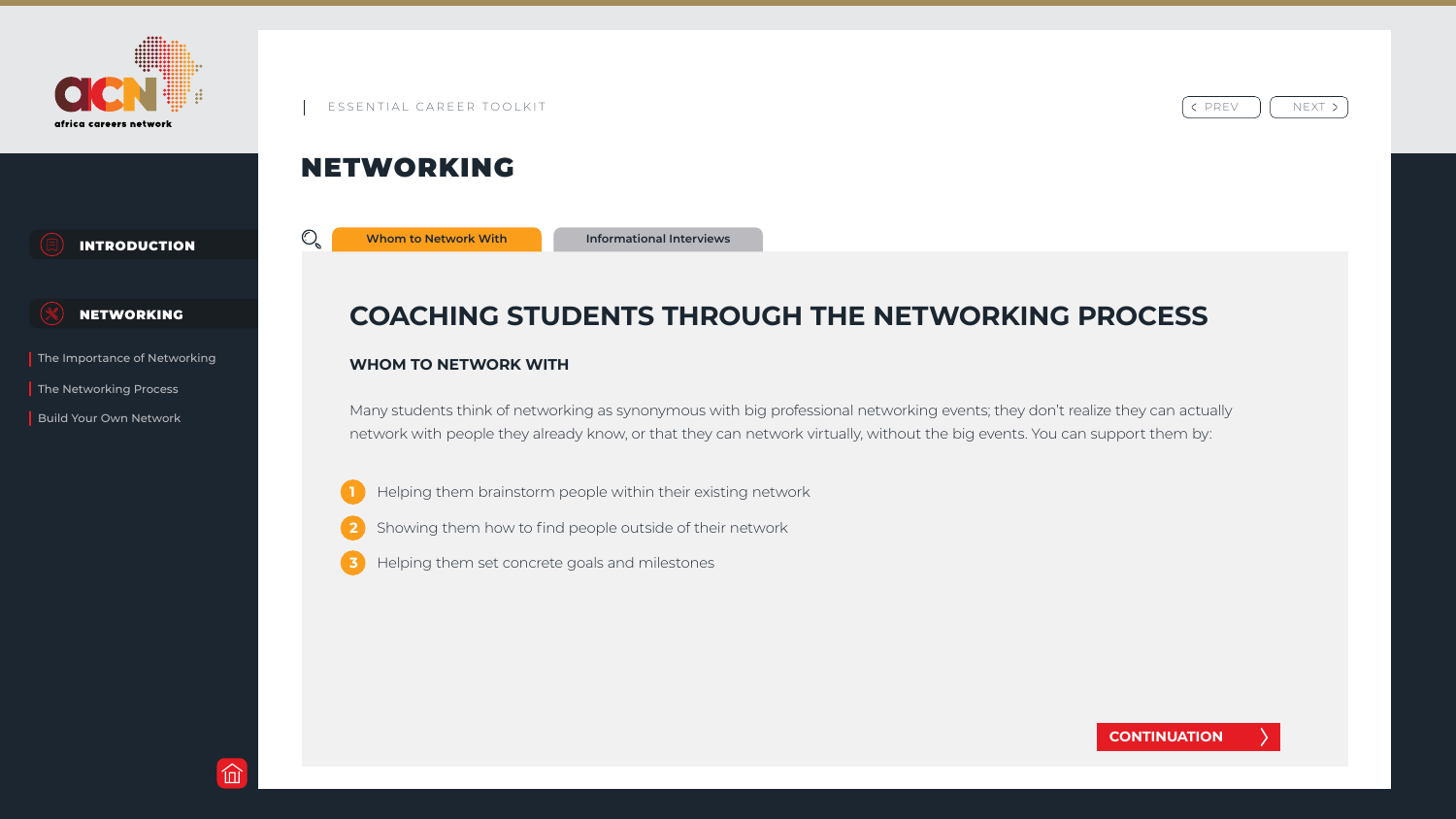# **COACHING STUDENTS THROUGH THE NETWORKING PROCESS** Build Your Own Network **Informational Interviews**<br> **Build Your Own Network Interviews**<br>
Build Your Own Network<br>
Build Your Own Network<br>
Build Your Own Network<br>
Build Your Own Network<br>
Build Your Own Network

## NETWORKING

#### **WHOM TO NETWORK WITH**

#### **Brainstorming people within existing network**

- Ask the student the following questions. See if they can identify at least 3 people to start networking with.
- Do you know anyone in your target industry / job function / role?
- Who are some people you admire?
- **•** Do you have any mentors (current or former)?
- Which professors (or guest lecturers) do you like or connect with?
- Any classmates, alumni or friends with interesting experiences?
- **•** Doyou know any "connectors" or "social butterflies" that just know a lot of people?
- Who are some of the smartest people you know?



- Go to Search > People > All Filters > Filter by School
- **•** Have tried searching LinkedIn for people in target jobs/industries/companies
- Have you researched any professional organizations/clubs/associations
- Reach out to first 3 contacts by X date
- Conduct 2 informational interviews per month
- **•** Schedule 2 hours per week to focus on networking



#### **Finding people outside of your network**

- To help students expand their network, ask if they:
- **•** Know how to find alumni (from home university or ALA)

#### **On LinkedIn:**

#### **Setting concrete goals and milestones**

Networking takes time, which means students need to prioritize it. Have them commit to a concrete goal before leaving your meeting. For example:

**Whom to Network With**







The Importance of Networking

The Networking Process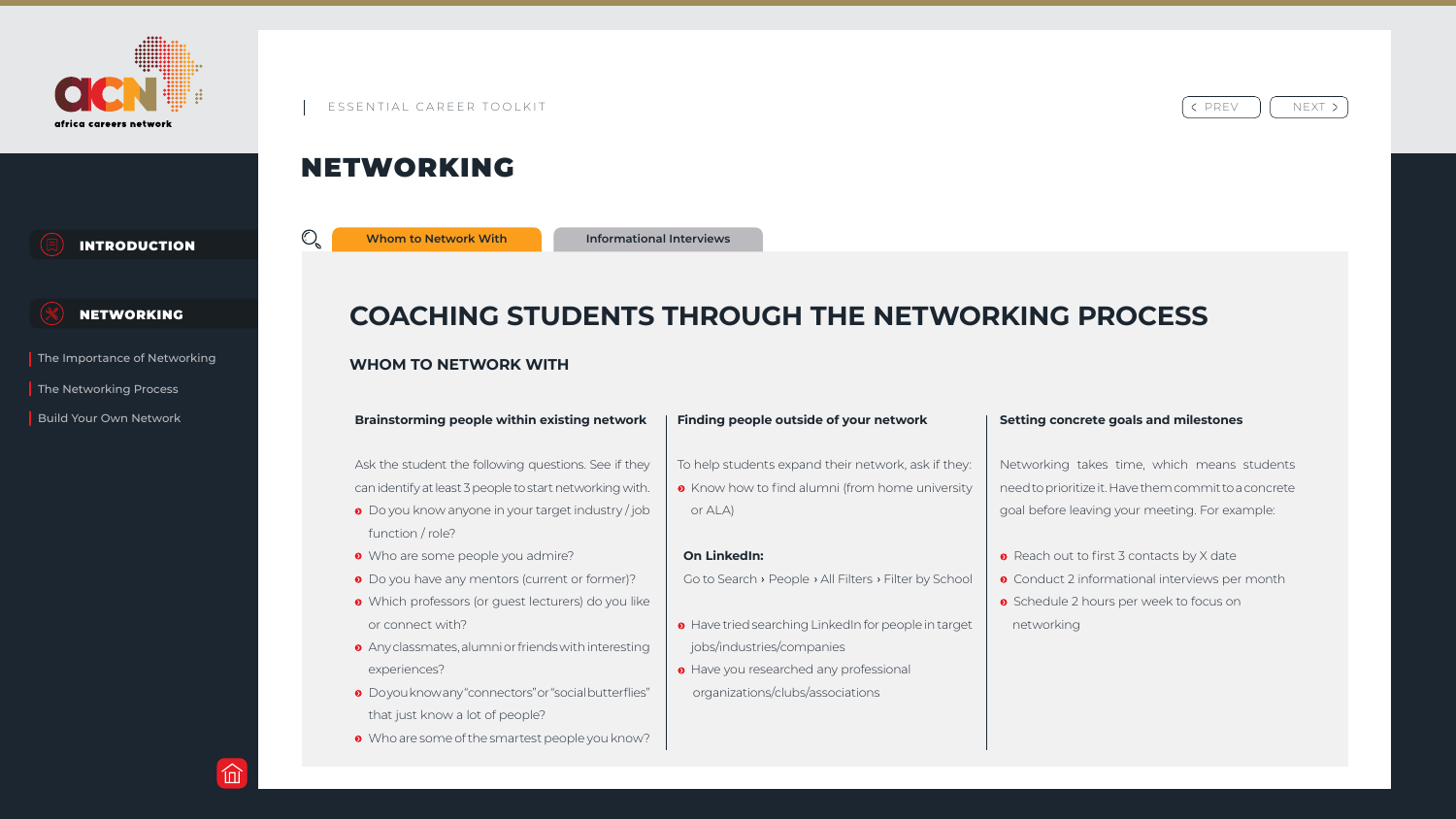# **COACHING STUDENTS THROUGH THE NETWORKING PROCESS** E INTRODUCTION<br> **Build Your Own Network With**<br>
The Importance of Networking<br>
The Networking Process<br>
Build Your Own Network<br>
Build Your Own Network<br> **Build Your Own Network**<br> **Build Your Own Network**<br> **Build Your Own Netwo**

## NETWORKING

#### **INFORMATIONAL INTERVIEWS**

If a student has never conducted informational interviews, it's your job to prepare them. Walk them through the process of:

See the Informational Interview Fact Sheet for details on each of the steps above.



 $\left\langle \begin{array}{cc} PREV \end{array} \right|$  NEXT >





**Informational Interviews**







The Importance of Networking

The Networking Process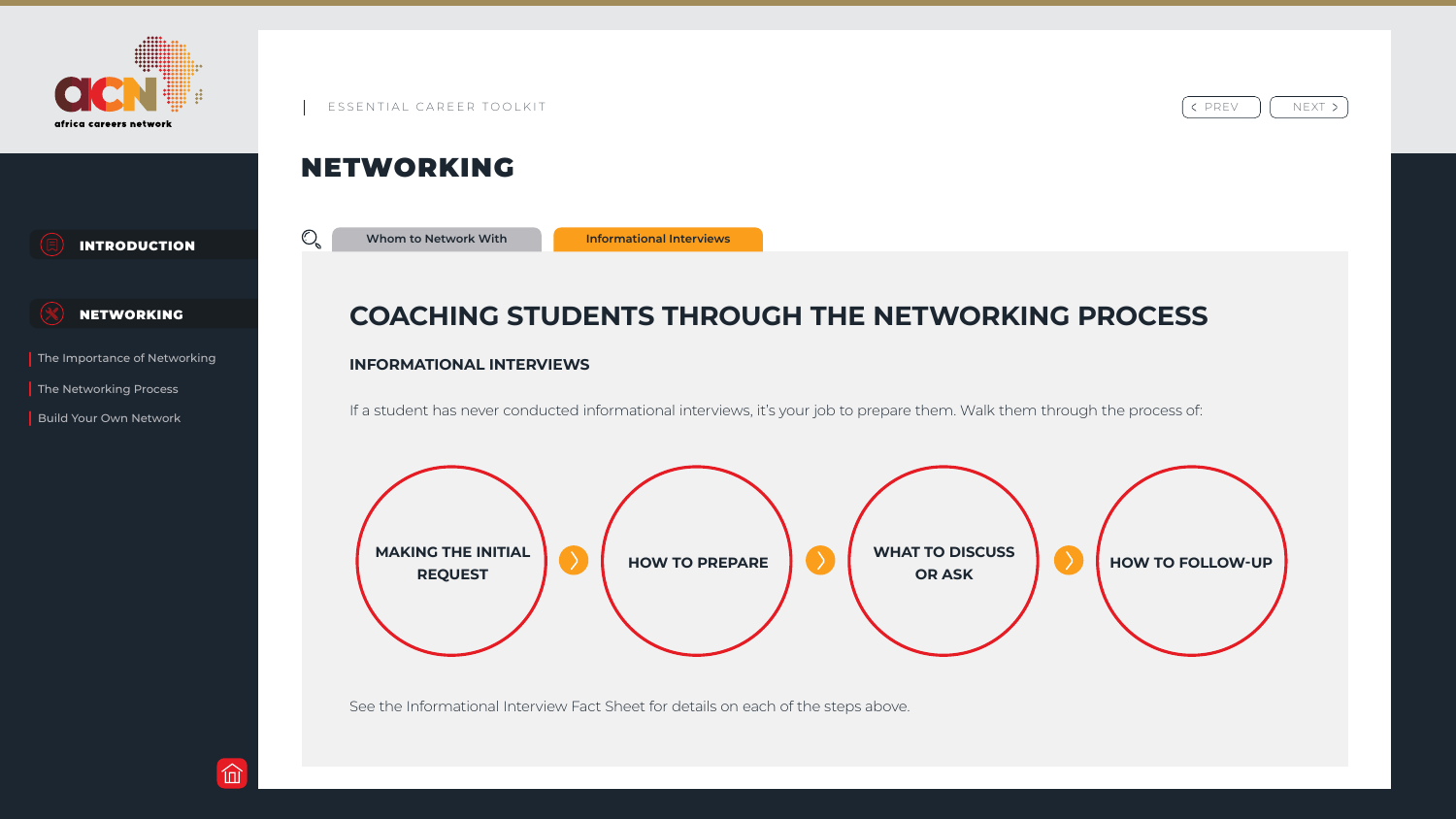## NETWORKING

## **BUILD YOUR OWN NETWORK**

Perhaps the single greatest thing you can do to support students' networking efforts is to continue building your own network.

This will be especially important for students who don't know anyone in their target industries/jobs/companies.









The Importance of Networking

The Networking Process

**Build Your Own Network** 

**HERE ARE SOME TIPS TO BUILD YOUR NETWORK**  (EVEN DURING A PANDEMIC)



 $\left\langle \begin{array}{cc} PREV & \end{array} \right|$  NEXT >